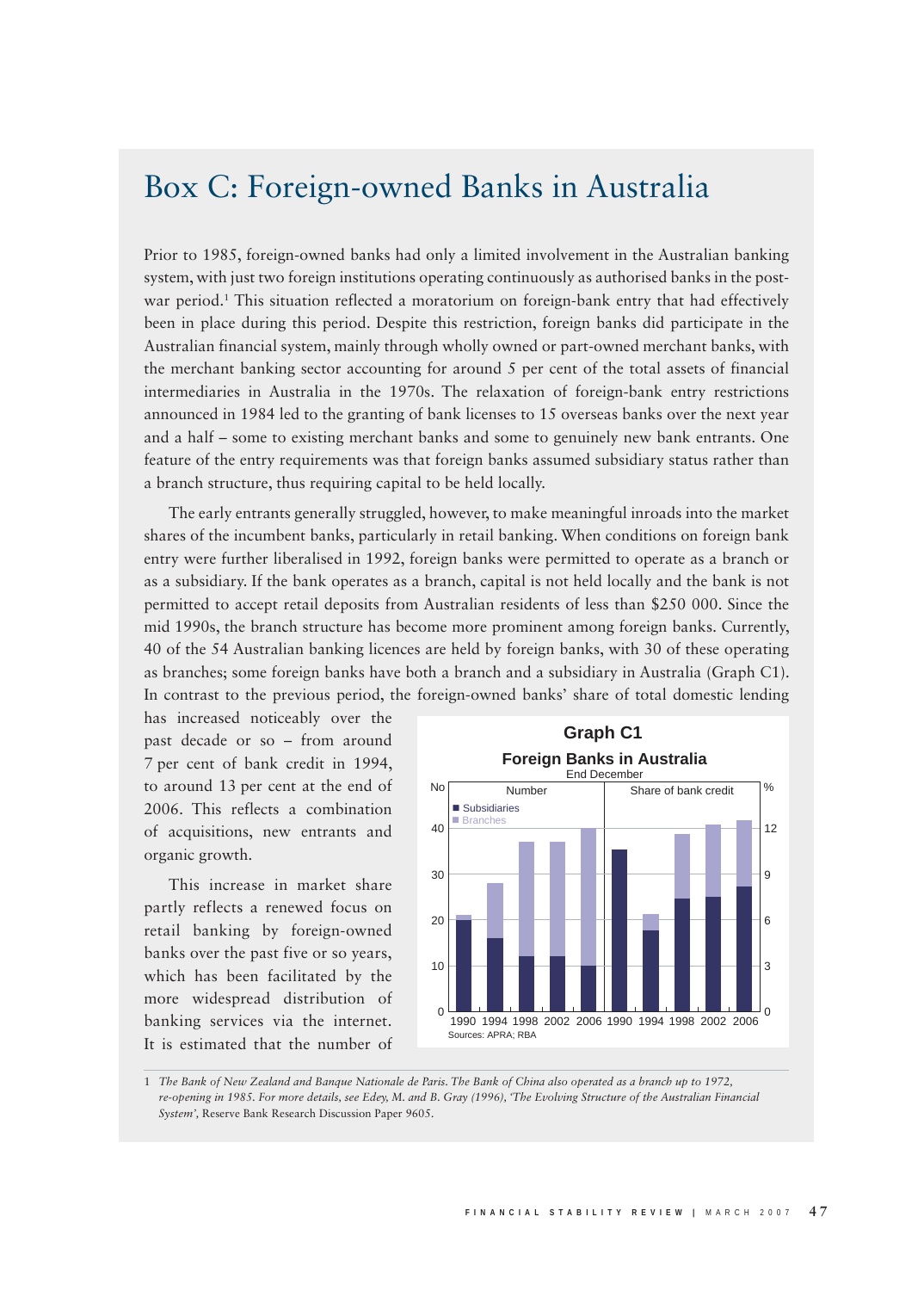

people banking online in Australia has increased at an average annual rate of 18 per cent in recent years, which has helped foreign-owned banks overcome the disadvantage of having small branch networks.<sup>2</sup> Most notably, foreign-owned banks were among the first institutions to offer high-yield online savings accounts, beginning in the late 1990s. Reflecting this, these banks currently hold around 12½ per cent of households' total bank deposits, compared to just under 9 per cent in 2002 (Graph C2). The rate of increase has, however, slowed over

the past couple of years as an increasing number of other deposit-takers have responded by offering similar products.

Foreign-owned banks have also increased their lending to the household sector at an aboveaverage rate recently, though the gains in market share have been less pronounced than in the deposit market. These banks currently account for around 9 per cent of both total bank housing and personal loans outstanding.

In the housing loan market, at least two related factors appear to have contributed to this increase. The first is that the small existing portfolios of most foreign-owned banks has meant that they are able to advertise lower interest rates without adversely affecting the profitability of a large stock of loans to existing customers. The second is the wider acceptance on the part of customers of applying for loans over the internet, which has increased the ability of these banks to reach new borrowers. In personal lending, foreign-owned banks are most active in the credit card market, accounting for around 12 per cent of banks' domestic credit card balances outstanding. This share has increased from around 8 per cent five years ago, with a number of these banks focusing in particular on the low-rate/no-frills segment of the credit card market.

Despite the recent advances in retail banking, foreign-owned banks still have a larger presence in the business banking market, reflecting the focus of foreign bank branches on wholesale operations. At end 2006, foreign-owned banks accounted for around 18 per cent of total bank business credit outstanding. Business credit extended by these banks has grown very rapidly over the past 18 months, reaching an annual growth rate of over 35 per cent in late 2006, compared to around 16 per cent for Australian-owned banks (Graph C3). This recent strong performance has brought foreign-owned banks' market share back to around its 2002 level, after

<sup>2</sup> *See Department of Communications, Information Technology and the Arts (2005), Trust and Growth in the Online* Environment*, page 13.*